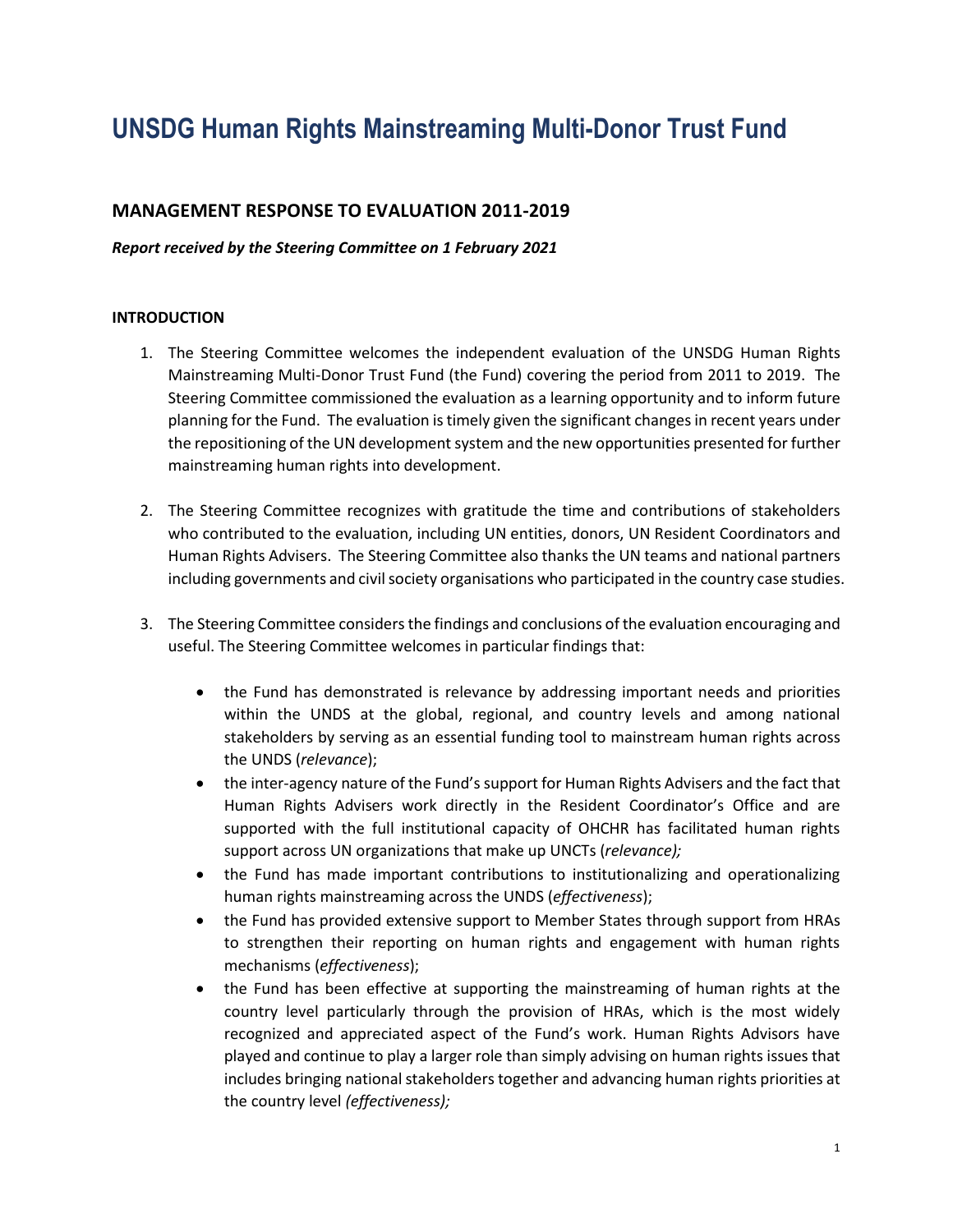- the Fund has found efficient ways to support human rights mainstreaming (*efficiency*);
- mainstreaming human rights into five-year country plans (UNDAFs and UNSDCFs) has encouraged the sustainability of the integration of human rights into country planning and programming (*sustainability*); and
- the Fund provides significant value-added to inter-agency coordination and cooperation around human rights by consisting of multiple UN agencies and by facilitating a space for UN agencies to work together to mainstream human rights (*impact*).
- 4. The Steering Committee generally agrees with the five main recommendations, which resonate with the overall medium-term direction of the Fund, as reflected in the decisions of the Steering Committee taken prior to the completion of the evaluation. In line with United Nations Evaluation Group Norms and Standards (2016), the Management Response covers practical and timebound key actions that build on ongoing work, including designation of responsible entities for their implementation. Noting the multi-stakeholder nature of the pooled financing mechanism, the successful implementation of these recommendations will require the support of all Steering Committee members, including participating UN organizations (PUNOs), the Multi-Partner Trust Fund Office (ex-officio member) and the Development Coordination Office (observer). The Secretariat of the Fund will provide additional capacities to support the Steering Committee in implementing key actions under the Management Response. Budget implications for the actions under the Management Response will be elaborated during the planning processes.
- 5. Regular updates on the status of implementation of the management response will be made available publicly on the MPTFO Gateway site for the Fund [\(http://mptf.undp.org/factsheet/fund/HRM00\)](http://mptf.undp.org/factsheet/fund/HRM00).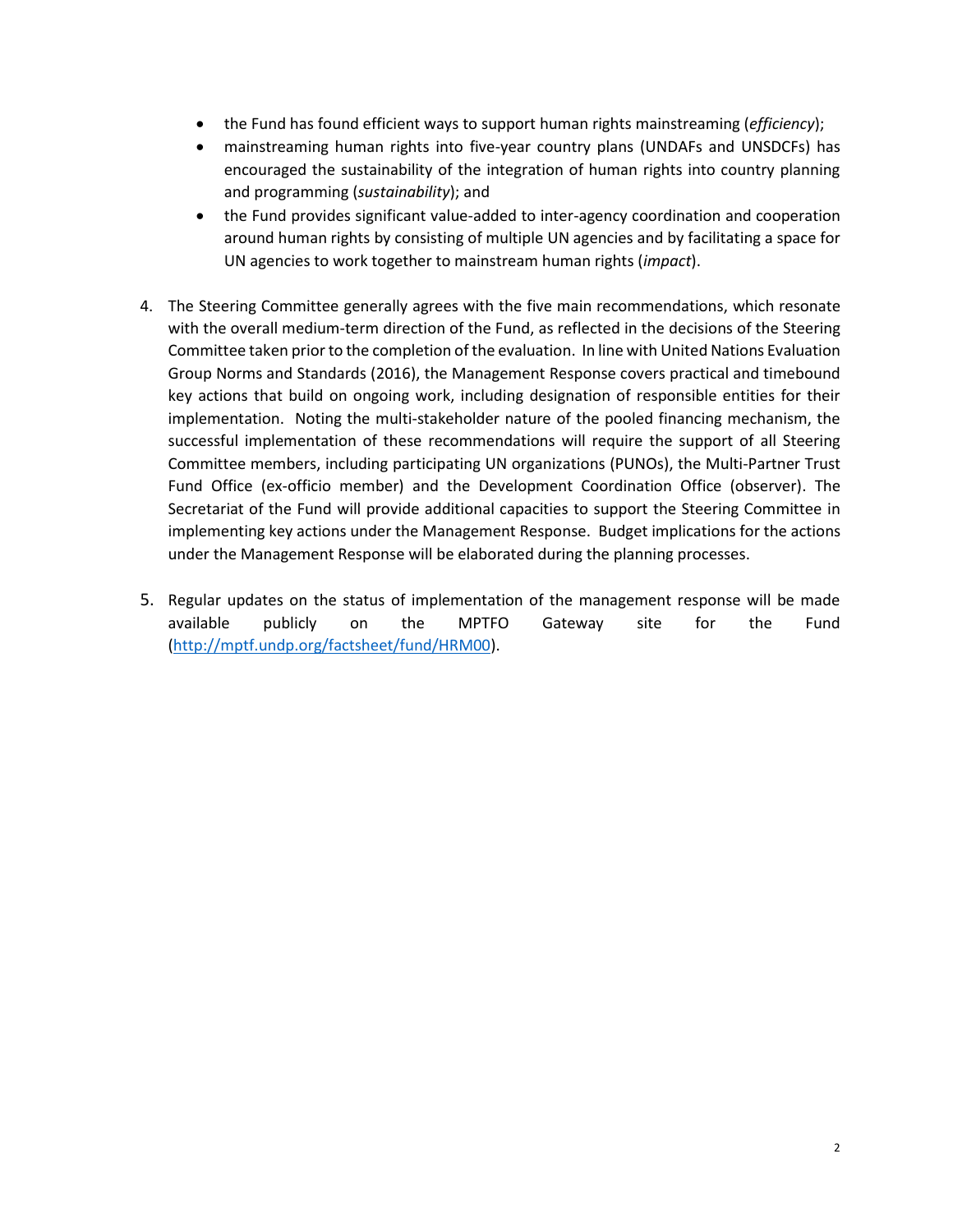**Recommendation #1:** *Define the Fund's strategic vision, including through the creation of a Theory of Change and multi-year results framework, and raise awareness among the UNSDG about the need for a UNDS-wide senior leadership space to guide human rights mainstreaming work, including that of the Fund.* 

*Recommended timeline: January – June 2021*

*Directed to: Fund's Steering Committee*

Management Response: **Accept**

Management position on recommendation:

Part of this recommendation affirms the plans and decisions of the Steering Committee prior to the commencement of the evaluation intended to strengthen the foundation of the Fund in the new context of the repositioned UNDS. In 2019, the Steering Committee decided to have an independent evaluation of the Fund and to develop its multi-year results framework through a consultative process that engages key stakeholders and ensures continued relevant institutional linkages with the UNSDG.

The Steering Committee notes that the current strategic vision and change logic of the Fund are set out in the Terms of Reference of the Fund. The Steering Committee will review and revise as necessary the Fund's strategic vision, taking into account the current operating context including the UN development system repositioning. Based on this, the Steering Committee will also develop a Theory of Change and multiyear results framework.

As the UNSDG architecture is still undergoing review and re-structure at the time of the development of the Management Response, the Steering Committee will communicate to UNSDG leadership the strategic value of a senior inter-agency policy body to ensure policy coherence on human rights mainstreaming across the system and provide strategic guidance for this work, including that of the Fund. Based on information available at the time of implementing the actions under this Recommendation, the Steering Committee will review its governance structure and processes to ensure that the Fund strengthens policy coherence at global level and delivers strategic support to RCs and UNCTs to mainstream human rights in line with the strategic vision of the Fund as further elaborated.

| <b>Key Actions</b>                                          | <b>Responsibility</b>        | <b>Time Frame for</b> | <b>Status (Initiated, Ongoing,</b> |
|-------------------------------------------------------------|------------------------------|-----------------------|------------------------------------|
|                                                             |                              | completion            | Completed)                         |
| 1. Recommendation to UNSDG regarding the need for a senior, | Steering Committee [Chair to | April 2021            |                                    |
| UNDS-wide policy and strategic decision-making group on     | leadl                        |                       |                                    |
| human rights mainstreaming in the UN development system     |                              |                       |                                    |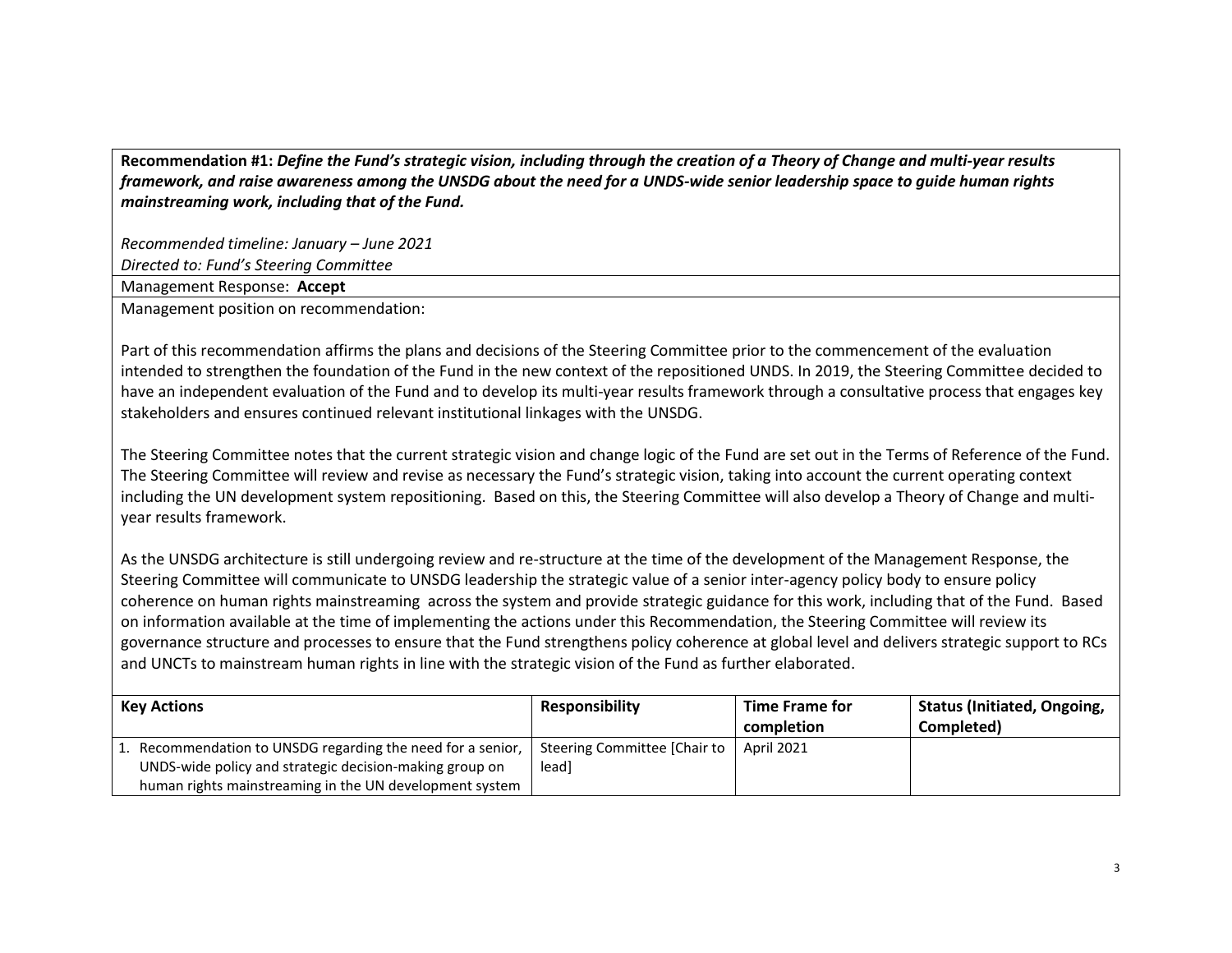| 2. Conduct a strategic visioning exercise with senior level UN  | <b>Steering Committee [OHCHR</b> | April 2021              |  |
|-----------------------------------------------------------------|----------------------------------|-------------------------|--|
| staff to define the future mandate and scope of the Fund.       | to lead; Secretariat to          |                         |  |
|                                                                 | support]                         |                         |  |
| 3. Theory of Change (ToC) developed through a consultative      | <b>Steering Committee</b>        | May 2021                |  |
| process engaging selected stakeholders at global, regional and  | [Secretariat to lead]            |                         |  |
| country levels including RCs.                                   |                                  |                         |  |
|                                                                 |                                  |                         |  |
|                                                                 |                                  |                         |  |
| 4. Multi-year results framework (MYRF) developed (including     | <b>Steering Committee</b>        | May 2021 (preliminary); |  |
| funding targets and scenarios, and indicators based on          | [Secretariat to lead with        | July 2021 (final)       |  |
| vision/mandate)                                                 | consultant to support]           |                         |  |
|                                                                 |                                  |                         |  |
| 5. Review governance structure and processes with a view to     | <b>Steering Committee</b>        | November 2021           |  |
| ensuring the Steering Committee can provide the necessary       | [Secretariat to lead]            |                         |  |
| strategic guidance to the Fund (Steering Committee              |                                  |                         |  |
| membership at Director level or above; Steering Committee       |                                  |                         |  |
| and Secretariat roles clearly defined; appropriate linkage with |                                  |                         |  |
| UNSDG).                                                         |                                  |                         |  |
|                                                                 |                                  |                         |  |
|                                                                 |                                  |                         |  |
| 6. The Steering Committee will hold annual strategic dialogues  | <b>Steering Committee</b>        | First dialogue by       |  |
| with partners.                                                  |                                  | October 2021            |  |
|                                                                 |                                  |                         |  |
| 7. Update Fund Terms of Reference as necessary and create an    | <b>Steering Committee</b>        | December 2021           |  |
| Operations Manual to reflect other agreements including         | Secretariat and MPTFO to         |                         |  |
| detailed responsibilities of the Steering Committee,            | lead]                            |                         |  |
| Participating UN Organizations (PUNOs) and Secretariat.         |                                  |                         |  |
|                                                                 |                                  |                         |  |
|                                                                 |                                  |                         |  |

**Recommendation #2:** *Mobilize additional resources by developing a resource mobilization strategy and an aligned communications plan that promote the Fund's visibility among UN stakeholders and donors and that articulates the Fund's comparative advantage, value added, and its future vision for mainstreaming human rights across the UNDS.*

*Recommended timeline: January – September 2021*

*Directed to: Fund's Steering Committee*

Management Response: **Accept**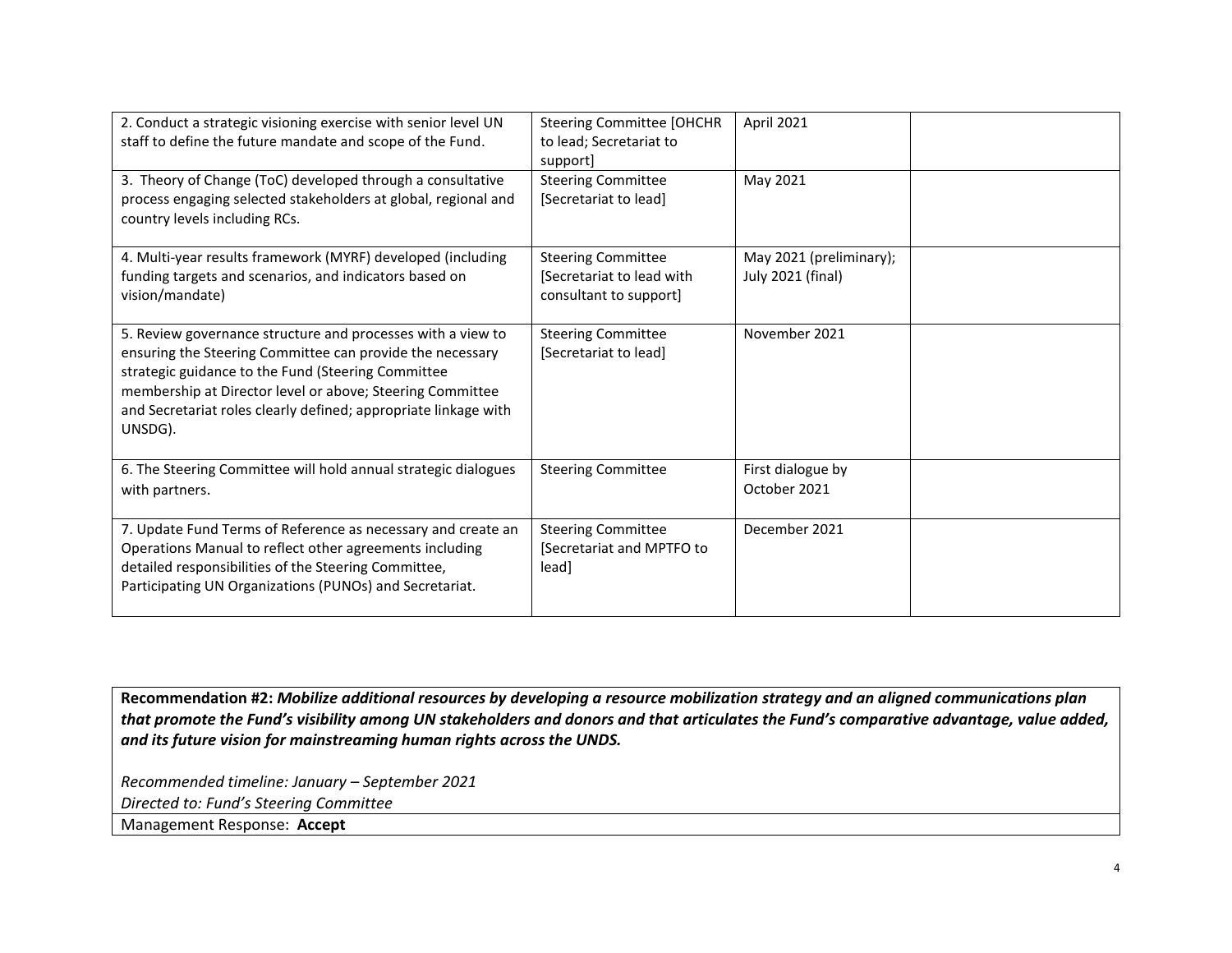Management position on recommendation:

The Steering Committee accepts this recommendation. This recommendation will further strengthen prior efforts of the Steering Committee to expand the donor base for the Fund and increase the amount and predictability of funding, which is critical to strategic planning and management of resources. With the 2019 decision to extend the Fund to the end of 2024, the Steering Committee has a solid foundation for implementing this recommendation. Actions planned under Recommendation 1 will be important building blocks for the implementation of this recommendation. In developing a resource mobilization strategy and communications plan, the Steering Committee will consider practices and experiences from other similar pooled funds.

The Steering Committee notes that success in mobilizing additional resources for scaled up work in this area will be influenced by the availability of funding amongst current and potential donors, and this is likely to be impacted negatively in the coming years by broader socioeconomic trends, including the impact of COVID-19.

| <b>Key Actions</b>                                                                                                                                   | <b>Responsibility</b>                                         | <b>Time Frame for</b><br>completion | <b>Status (Initiated, Ongoing,</b><br>Completed) |
|------------------------------------------------------------------------------------------------------------------------------------------------------|---------------------------------------------------------------|-------------------------------------|--------------------------------------------------|
| 1. Develop a resource mobilization strategy with substantive<br>inputs from Steering Committee members' resource<br>mobilization sections/experts.   | Steering Committee and<br>PUNOs, DCO [Secretariat to<br>lead] | September 2021                      |                                                  |
| 2. Develop a funding proposal based on the multi-year results<br>framework with a resource mobilization plan                                         | <b>Steering Committee</b><br>[Secretariat to lead]            | June 2021                           |                                                  |
| 3. Develop a Communications plan with substantive inputs<br>from Steering Committee members' external<br>relations'/communications sections/experts. | Steering Committee and<br>PUNOs, DCO [Secretariat to<br>lead] | November 2021                       |                                                  |

**Recommendation #3:** *Continue scaling-up support for Human Rights Advisors while simultaneously expanding the proportion of the Fund's portfolio that falls outside of the HRA Programme.*

*Recommended timeline: January 2021 – no end date* 

*Directed to: Fund's Steering Committee and Participating UN organisations*

Management Response: **partially accept**

Management position on recommendation: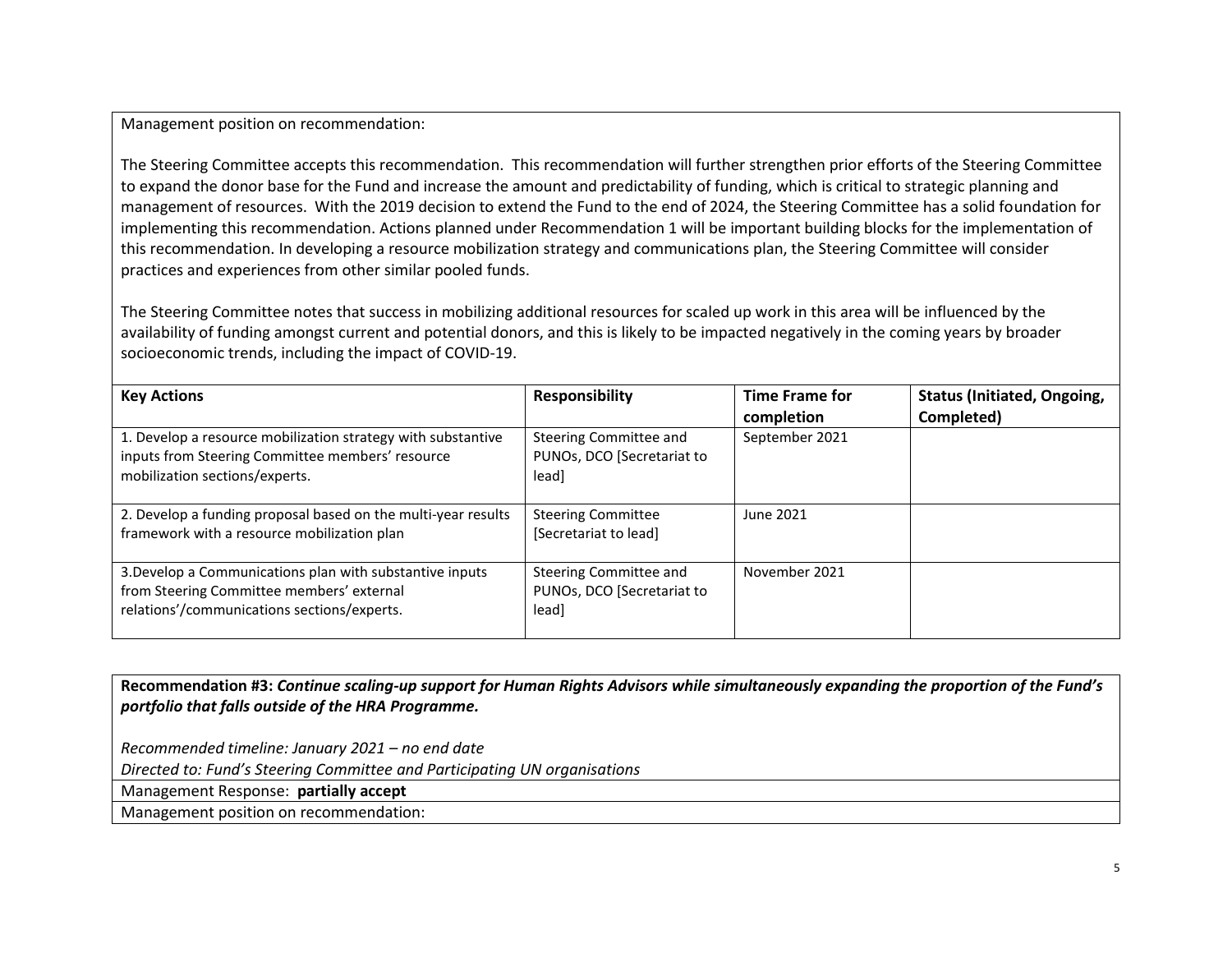The Steering Committee welcomes the evaluation's findings on the continued relevance of the Fund and potential for increased impact through expanded areas of work. The planned actions under Recommendation 1 (i.e. visioning exercise, development of the theory of change and multi-year results framework) will define the broader areas of future investment and proportions. Expansion of the Fund's portfolio and allocations will be determined by donor engagement and interest in the Fund and the broader funding environment.

HRA scaling up is ongoing and all new HRA deployments include annual budget envelope of \$15,000 for activities and funding for operational costs per deployment since 2020. The funding estimates for operational costs are currently being reviewed and will be updated as required. In addition to availability of funds required, expansion of other programmes will be determined by the capacity of the Participating UN Organisations to implement projects.

| <b>Key Actions</b>                                                                                                                                                                                                                                                                                                                                                                                                                                                                                                                                                                                                                                                                                                                                                                     | <b>Responsibility</b>                                                                                                                                                                                                               | <b>Time Frame for</b> | <b>Status (Initiated, Ongoing,</b> |
|----------------------------------------------------------------------------------------------------------------------------------------------------------------------------------------------------------------------------------------------------------------------------------------------------------------------------------------------------------------------------------------------------------------------------------------------------------------------------------------------------------------------------------------------------------------------------------------------------------------------------------------------------------------------------------------------------------------------------------------------------------------------------------------|-------------------------------------------------------------------------------------------------------------------------------------------------------------------------------------------------------------------------------------|-----------------------|------------------------------------|
|                                                                                                                                                                                                                                                                                                                                                                                                                                                                                                                                                                                                                                                                                                                                                                                        |                                                                                                                                                                                                                                     | completion            | Completed)                         |
| 1. The following plans will be developed as specific inputs for<br>the development of the multi-year results framework:<br>costed plan for HRA scale up (including HRA budget<br>a)<br>envelope, operational costs and other HRA programme<br>elements)<br>Strategy with options for providing HR advisory<br>b)<br>support at the regional level in light of UNSDG regional<br>structures (synchronizing with the process for<br>formation of the Regional Collaborative Platforms);<br>a strategy and costed plan for human rights<br>C)<br>mainstreaming knowledge management across the UN<br>development system that leverages existing KM<br>platforms and capacities,<br>a strategy and costed plan for scaled-up investment in<br>d)<br>RC human rights leadership initiatives | OHCHR to lead<br>(a)<br>(b) OHCHR and DCO to lead<br>consultative process<br>DCO to co-lead with the<br>$\mathsf{I}(c)$<br>Secretariat, with additional<br>support through<br>secondment/consultant<br>OHCHR and DCO to lead<br>(d) | May 2021              |                                    |
| 2. Continued investment in human rights mainstreaming<br>throughout UN development system frameworks and<br>policies (including through inter-agency tools and guidance<br>for RCs/UNCTs) to be elaborated as appropriate in the theory<br>of change and multi-year results framework and<br>implemented subject to available resources.                                                                                                                                                                                                                                                                                                                                                                                                                                               | Steering Committee on MYRF;<br>PUNOs on implementation                                                                                                                                                                              | Continuing            |                                    |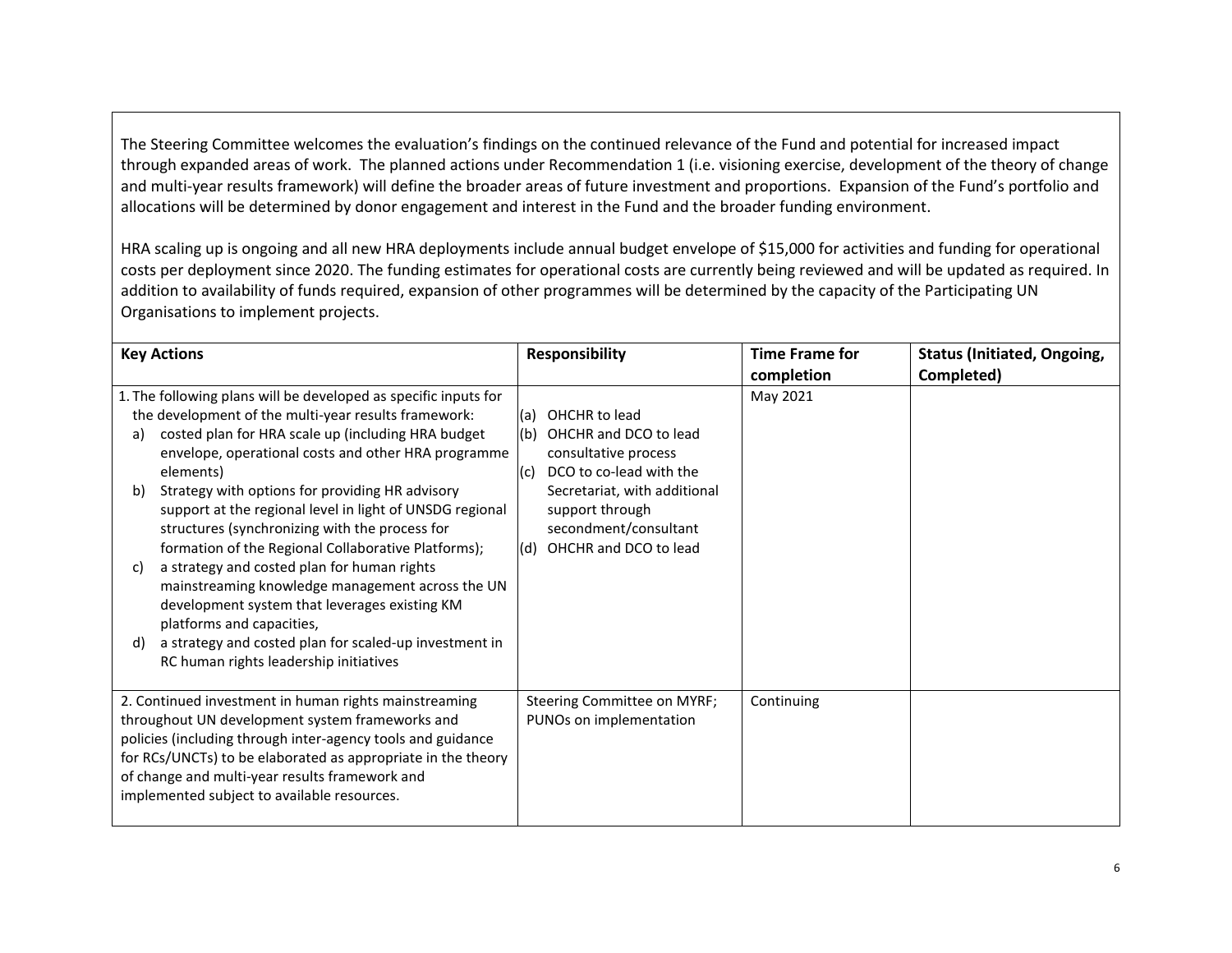| 3. Investment in support to strengthen human rights<br>mainstreaming throughout UNCT programming to be<br>elaborated as appropriate under the theory of change and<br>multi-year results framework and implemented subject to<br>available resources. | Steering Committee on MYRF;<br>PUNOs on implementation | Continuing            |  |
|-------------------------------------------------------------------------------------------------------------------------------------------------------------------------------------------------------------------------------------------------------|--------------------------------------------------------|-----------------------|--|
| 4. Identify entry points for strategic partnerships and<br>collaborative arrangements with other UN pooled funds,                                                                                                                                     | <b>Steering Committee</b>                              | November 2021         |  |
| including through the theory of change process.                                                                                                                                                                                                       |                                                        |                       |  |
| 5. Multi-year results framework to include at least one                                                                                                                                                                                               | Steering Committee; PUNOs on                           | August 2021 (final    |  |
| strategic level inter-agency workshop on human rights                                                                                                                                                                                                 | implementation                                         | MYRF); implementation |  |
| mainstreaming in development (continuing previous                                                                                                                                                                                                     |                                                        | continuing            |  |
| practice) to promote system-wide coherence.                                                                                                                                                                                                           |                                                        |                       |  |

### **Recommendation #4:** *Institutionalize and systematize the Fund's management processes to align them with good management practices and to better reflect results-based management principles.*

*Recommended timeline: January – December 2021*

*Directed to: Fund's Steering Committee*

Management Response: **Accept**

Management position on recommendation:

Management practices and expectations for pooled funding mechanisms have evolved in the last decade. With recently expanded capacity in the Secretariat, and the actions planned under Recommendations 1 and 2, the Steering Committee will be well-placed to implement this recommendation.

In reviewing and revising the current governance structure and management processes to ensure that they align with good UN management practices and RBM principles, the Steering Committee will also review the capacities of the Secretariat, taking into account the level of ambition of the Fund, recommendations accepted through the Management Response and resources available.

| Key Actions                                                     | <b>Responsibility</b>   | <b>Time Frame for</b> | <b>Status (Initiated, Ongoing,</b> |
|-----------------------------------------------------------------|-------------------------|-----------------------|------------------------------------|
|                                                                 |                         | completion            | Completed)                         |
| 1. Secretariat roles to be reflected in updated Fund Terms of   | Steering Committee; DCO | December 2021         |                                    |
| Reference; Secretariat capacities to be agreed and reflected in | and MPTFO (as hosts of  |                       |                                    |
| updated Secretariat Project Document for 2022-2024              | Secretariat)            |                       |                                    |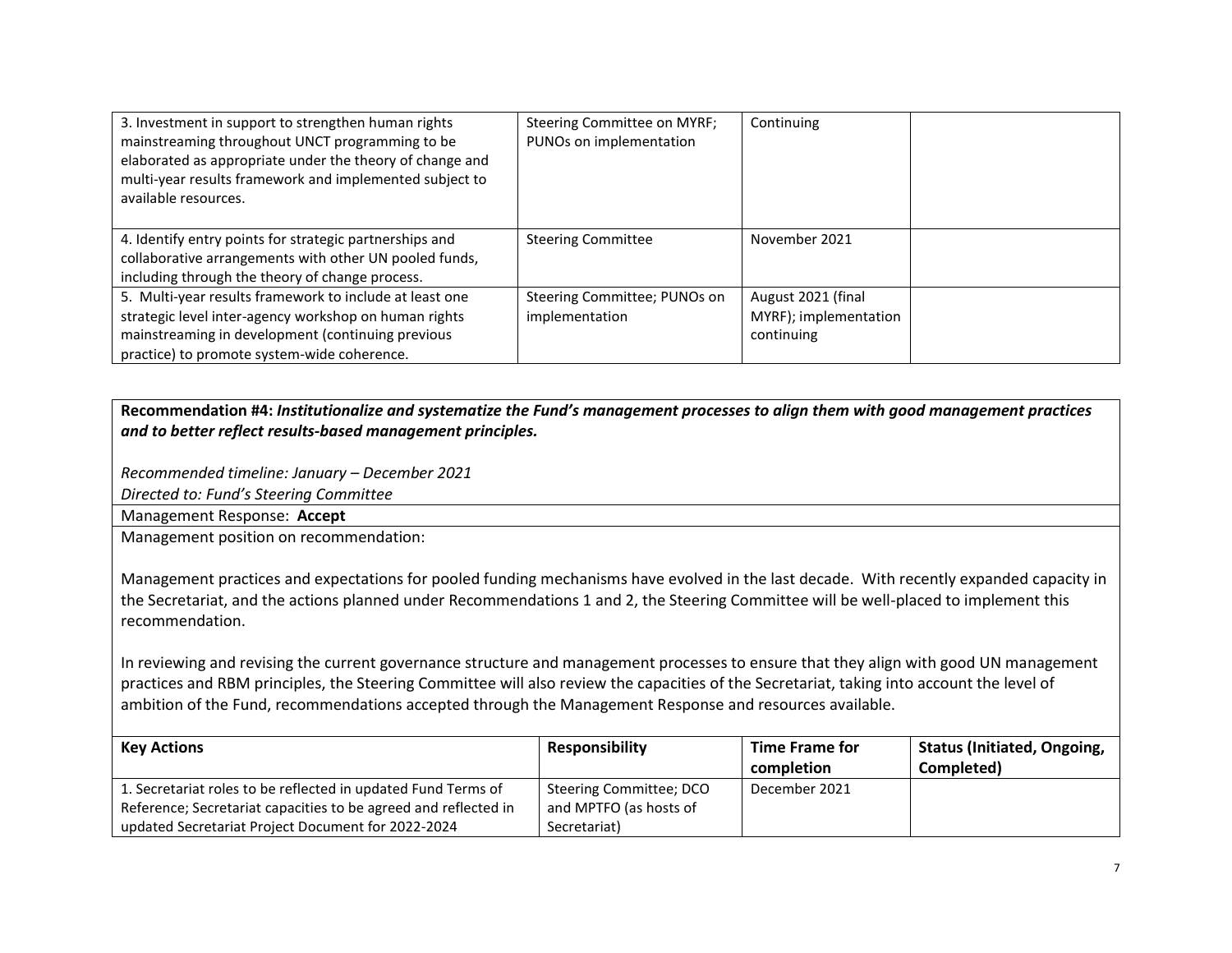| 2. Fund Operations Manual to be developed, including: semi-<br>annual results reporting; fund templates and processes<br>(updated as needed to align with best practices); donor<br>engagement; roles and responsibilities of PUNOs and other<br>Steering Committee members with respect to reporting,<br>knowledge management, resource mobilization and strategic<br>planning; detailed Secretariat responsibilities. | <b>Steering Committee</b><br>[Secretariat and MPTFO to<br>lead] | May 2022     |  |
|-------------------------------------------------------------------------------------------------------------------------------------------------------------------------------------------------------------------------------------------------------------------------------------------------------------------------------------------------------------------------------------------------------------------------|-----------------------------------------------------------------|--------------|--|
| 3. M&E framework developed based on multi-year results                                                                                                                                                                                                                                                                                                                                                                  | <b>Steering Committee</b>                                       | October 2021 |  |
| framework                                                                                                                                                                                                                                                                                                                                                                                                               | [Secretariat to lead]                                           |              |  |

**Recommendation #5:** *Update the 2012 HRA deployment criteria and clearly articulate the detailed criteria (including prioritization) in a formalized document. At the same time, formalize DCO's contributions towards supporting the HRA Programme in line with its new role of supporting the RC system.*

*Recommended timeline: January – 31 July 2021*

*Directed to: Fund's Steering Committee, DCO and OHCHR*

Management Response: **Accept**

Management position on recommendation:

The Steering Committee accepts this recommendation. This response to this recommendation will build on the developments over the last 8 years of successful implementation of the UNSDG Strategy for the Deployment of Human Rights Advisers in UNRCOs and to UN Country Teams under OHCHR's substantive and operational leadership. In addition to up-dating elements for the prioritization of deployments, operational responsibilities of the Steering Committee should be identified so as to ensure that responsibility for the sustainability of the HRA programme is a shared responsibility, and particularly in cases of financial challenges that this is not left only to the implementing UN entity, given the important human resources implications.

| <b>Key Actions</b>                                                      | <b>Responsibility</b>      | <b>Time Frame for</b> | <b>Status (Initiated, Ongoing,</b> |
|-------------------------------------------------------------------------|----------------------------|-----------------------|------------------------------------|
|                                                                         |                            | completion            | Completed)                         |
| 1. HRA Deployment criteria to be further up-dated including             | OHCHR in consultation with | May 2021              |                                    |
| development of possible elements for prioritization taking into         | <b>Steering Committee</b>  |                       |                                    |
| account recent UN Development System repositioning. OHCHR               |                            |                       |                                    |
| will provide a first draft based on the existing criteria to facilitate |                            |                       |                                    |
| its updating. The UNSDG Strategy on the Deployment of HRAs              |                            |                       |                                    |